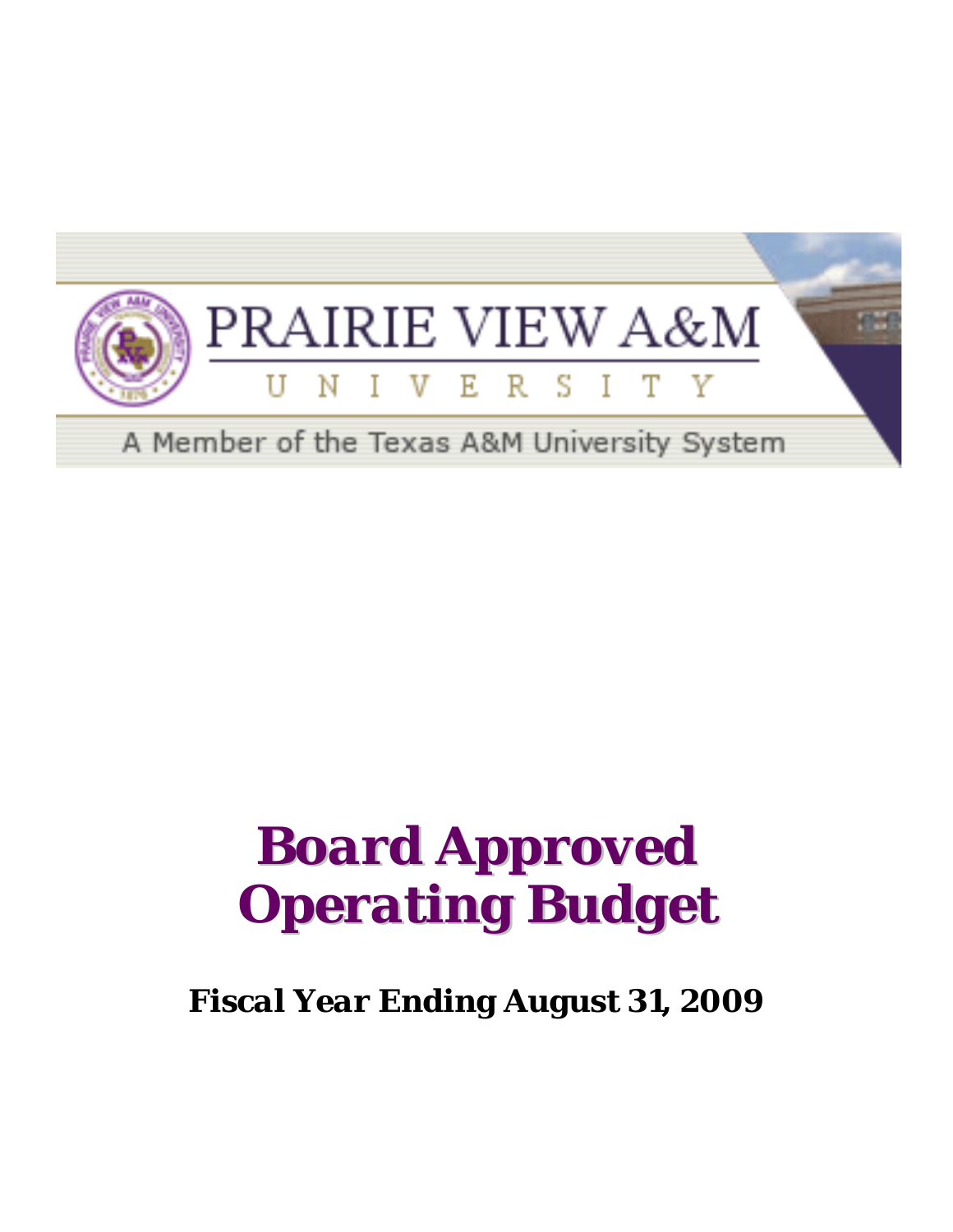| <b>@FDAR6711</b><br>$\frac{2}{8}$ FY 2009 CC 05            |                                                    | PRAIRIE VIEW A&M UNIVERSITY<br>FY 2009 Operating Budget<br>Table of Contents | $07/24/2008$ 20:35<br>PAGE:<br>$\blacksquare$ |
|------------------------------------------------------------|----------------------------------------------------|------------------------------------------------------------------------------|-----------------------------------------------|
| se<br>Section<br>District of the section                   | Title                                              |                                                                              |                                               |
|                                                            |                                                    |                                                                              |                                               |
| $\mathbf{1}$                                               | Statement of Changes in Fund Balance               |                                                                              |                                               |
| $2^{\circ}$                                                | Functional and General Funds                       |                                                                              |                                               |
| $\mathbf{3}$<br>$\overline{4}$                             | Designated Funds<br>Designated Service Departments |                                                                              |                                               |
| 5 <sup>5</sup>                                             | Auxiliary Enterprises                              |                                                                              |                                               |
| 6                                                          | Restricted Funds                                   |                                                                              |                                               |
| $\overline{7}$<br>$\boldsymbol{8}$                         | Plant Funds<br>Transfers by Account                |                                                                              |                                               |
| 9                                                          | Allocations by Account                             |                                                                              |                                               |
| 10<br>11                                                   | Index by Account Number<br>Index by Account Name   |                                                                              |                                               |
|                                                            |                                                    |                                                                              |                                               |
|                                                            | Appendix Faculty Academic Workload Policy          |                                                                              |                                               |
|                                                            |                                                    |                                                                              |                                               |
|                                                            |                                                    |                                                                              |                                               |
|                                                            |                                                    |                                                                              |                                               |
|                                                            |                                                    |                                                                              |                                               |
|                                                            |                                                    |                                                                              |                                               |
|                                                            |                                                    |                                                                              |                                               |
|                                                            |                                                    |                                                                              |                                               |
|                                                            |                                                    |                                                                              |                                               |
|                                                            |                                                    |                                                                              |                                               |
|                                                            |                                                    |                                                                              |                                               |
|                                                            |                                                    |                                                                              |                                               |
|                                                            |                                                    |                                                                              |                                               |
|                                                            |                                                    |                                                                              |                                               |
|                                                            |                                                    |                                                                              |                                               |
|                                                            |                                                    |                                                                              |                                               |
|                                                            |                                                    |                                                                              |                                               |
| em at the Computing Services Center / Texas A&M University |                                                    |                                                                              |                                               |
|                                                            |                                                    |                                                                              |                                               |
|                                                            |                                                    |                                                                              |                                               |
|                                                            |                                                    |                                                                              |                                               |
|                                                            |                                                    |                                                                              |                                               |
|                                                            |                                                    |                                                                              |                                               |
|                                                            |                                                    |                                                                              |                                               |
|                                                            |                                                    |                                                                              |                                               |
|                                                            |                                                    |                                                                              |                                               |
|                                                            |                                                    |                                                                              |                                               |
|                                                            |                                                    |                                                                              |                                               |
|                                                            |                                                    |                                                                              |                                               |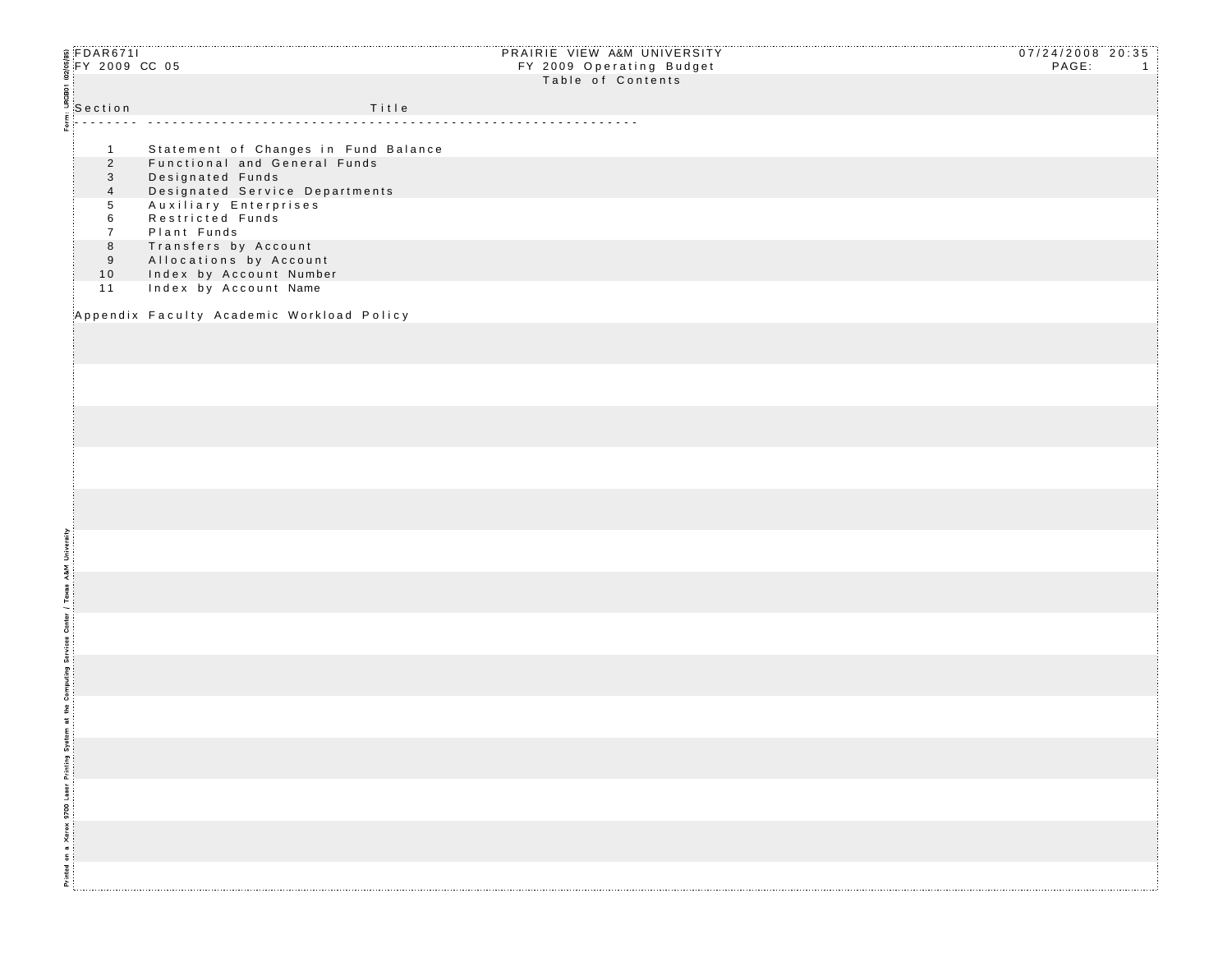| <b>SEFDAR6711</b><br>SEFY 2009 CC 05 |       | PRAIRIE VIEW A&M UNIVERSITY                | $07/24/2008$ 20:35   |
|--------------------------------------|-------|--------------------------------------------|----------------------|
|                                      |       | FY 2009 Operating Budget                   | PAGE:<br>$2^{\circ}$ |
|                                      |       | Table of Contents                          |                      |
|                                      |       |                                            |                      |
| ag<br>"Section<br>"E"--------        | Title |                                            |                      |
|                                      |       |                                            |                      |
|                                      |       |                                            |                      |
|                                      |       |                                            |                      |
|                                      |       |                                            |                      |
|                                      |       |                                            |                      |
|                                      |       |                                            |                      |
|                                      |       |                                            |                      |
|                                      |       |                                            |                      |
|                                      |       |                                            |                      |
|                                      |       |                                            |                      |
|                                      |       |                                            |                      |
|                                      |       |                                            |                      |
|                                      |       |                                            |                      |
|                                      |       |                                            |                      |
|                                      |       |                                            |                      |
|                                      |       |                                            |                      |
|                                      |       |                                            |                      |
|                                      |       |                                            |                      |
|                                      |       |                                            |                      |
|                                      |       |                                            |                      |
|                                      |       |                                            |                      |
|                                      |       |                                            |                      |
|                                      |       | BLANK PAGE<br>$\pmb{\ast}$<br>$\pmb{\ast}$ |                      |
|                                      |       |                                            |                      |
|                                      |       | * * * * * * * * * * * * * * * * *          |                      |
|                                      |       |                                            |                      |
|                                      |       |                                            |                      |
|                                      |       |                                            |                      |
|                                      |       |                                            |                      |
|                                      |       |                                            |                      |
|                                      |       |                                            |                      |
|                                      |       |                                            |                      |
|                                      |       |                                            |                      |
|                                      |       |                                            |                      |
|                                      |       |                                            |                      |
|                                      |       |                                            |                      |
|                                      |       |                                            |                      |
|                                      |       |                                            |                      |
|                                      |       |                                            |                      |
|                                      |       |                                            |                      |
|                                      |       |                                            |                      |
|                                      |       |                                            |                      |
|                                      |       |                                            |                      |
|                                      |       |                                            |                      |
|                                      |       |                                            |                      |
|                                      |       |                                            |                      |
|                                      |       |                                            |                      |
|                                      |       |                                            |                      |
|                                      |       |                                            |                      |
|                                      |       |                                            |                      |
|                                      |       |                                            |                      |